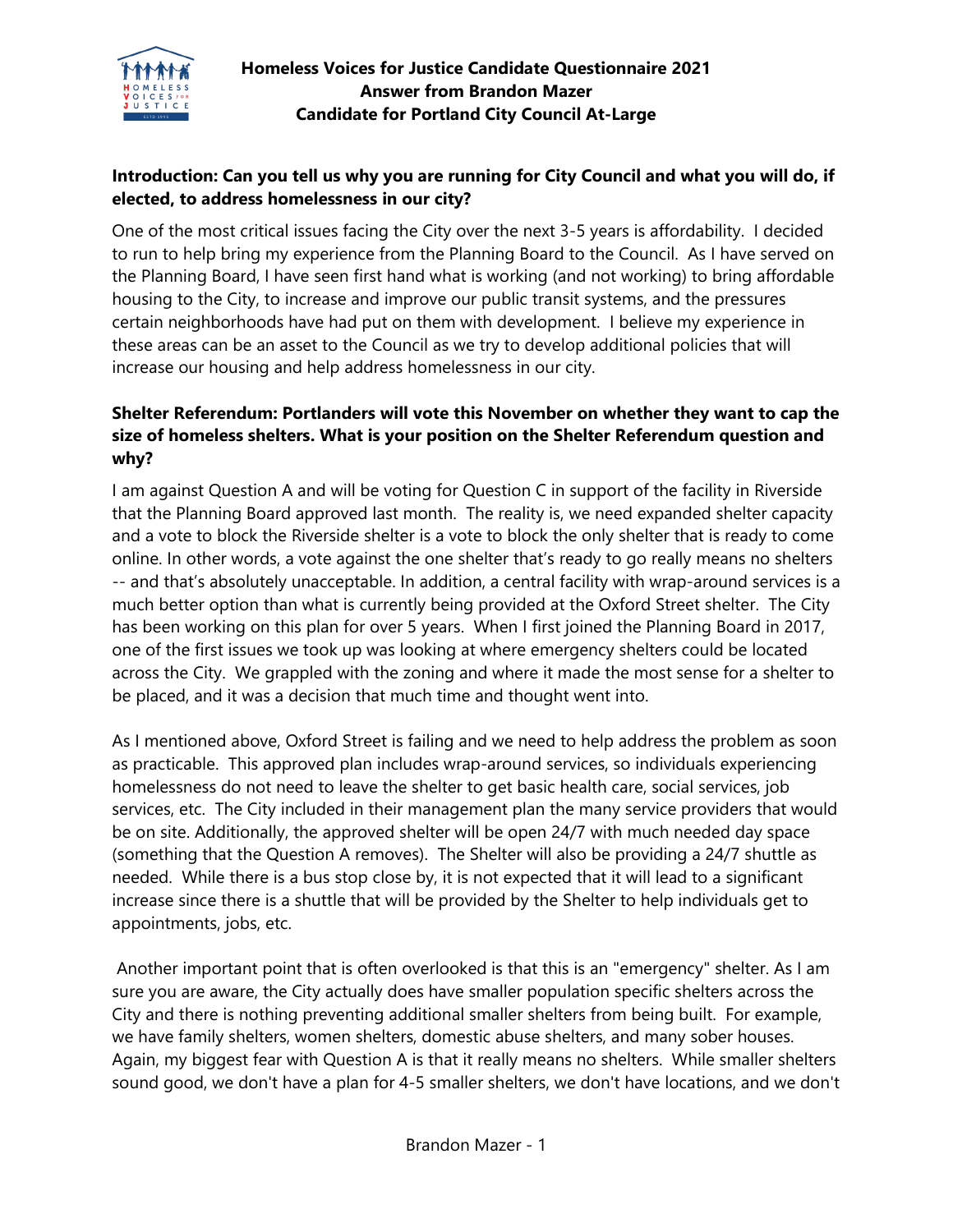

#### **Homeless Voices for Justice Candidate Questionnaire 2021 Answer from Brandon Mazer Candidate for Portland City Council At-Large**

have staffing to handle that number of facilities. It has taken us many years to get to this point and I don't believe we have the time to start over.

# **Low Income Housing: Before and during the COVID19 crisis, we have seen rents skyrocket in Portland, which is pushing more and more people into homelessness. What would you do to combat the housing crisis in Portland and how would you make housing more accessible for low-income Portlanders?**

We need to start incentivizing more density along our core transit corridors, such as Forest Avenue and Brighton Avenue. We also need to help support more family housing being built. We have a number of studio and one-bedroom apartments being built, but we are seeing only a very little being built for families.

Property taxes are also a critical consideration when evaluating the affordability of Portland. Many people just received huge increases due to the revaluation. We cannot let homeowners be caught off guard again in the future and must ensure increases, while inevitable, are done slowly and responsibly. I would also like to work with our State delegation to explore amending State law to allow Portland to have a local option lodging tax that would be borne by the tourists staying in our hotels. The money paid would then stay in Portland rather than having to be part of the revenue sharing program with the entire state.

The City Council should also work with both renters and landlords to help ensure people can remain in their homes, especially while the pandemic is still active. The City should use as many means as they have at their disposal to help support tenants such as expanding rental assistance or delaying property tax payments from landlords who aid their tenants.

## **COVID19 & Shelter: Right now, Portland is sheltering hundreds of families and individuals experiencing homelessness, including many asylum seekers, in hotels throughout the Greater Portland area. The federal funding that pays for those hotel rooms is scheduled to end on December 31, 2021. What is your plan to provide shelter for these people once this funding goes away?**

The City will need to work with our colleagues at both the State and Federal level to help expand shelter options for these individuals. We need to start having these conversations now so that we have an adequate plan in place before the deadline ends December 31. While Portland can be a leader in assisting people experiencing homelessness and asylum seekers, it cannot do it alone. I am also hopeful that the Preble Street shelter that was approved last January, will be up and running in the near future which will add 40 additional shelter beds to our community.